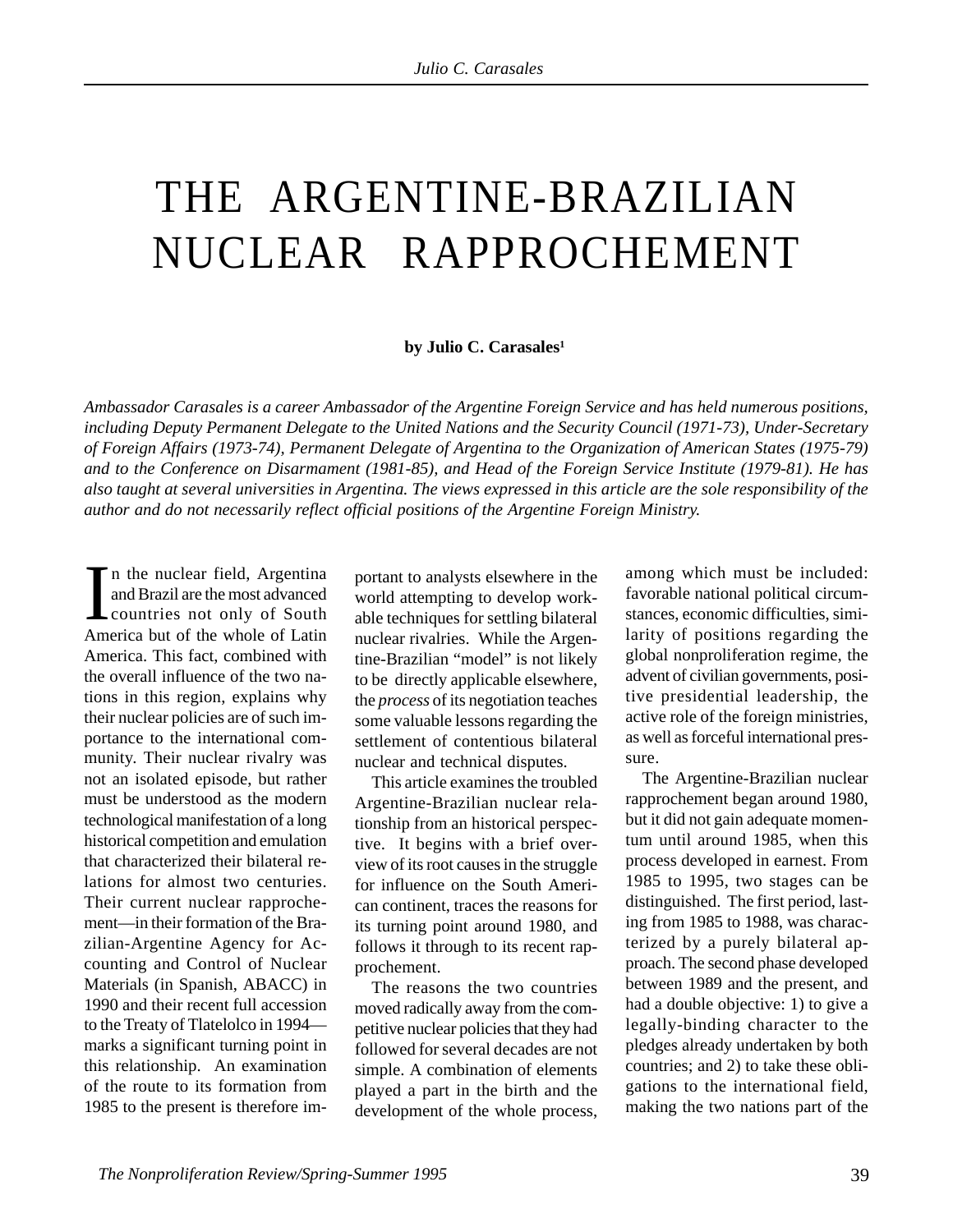regional and global nonproliferation regimes.

This study examines each phase and the specific means employed for breaking the nuclear deadlock. It focuses on the diplomatic front, rather than on technical issues related to the nuclear programs of the two sides, which have been covered by other authors. The article concludes with some observations on the significance of this rapprochement and what aspects of the eventual settlement might be relevant to bilateral nuclear rivalries in other parts of the world.

#### **HISTORICAL BACKGROUND**

Argentine-Brazilian relations have always been complex, beginning as early as the sixteenth century, when their territories were part of the Spanish and Portuguese colonial empires. In the period of colonial rule, these two European powers expanded their own rivalry through territorial conquests in South America. The conquistadors fought to acquire new lands, leading to clashes, particularly in the regions of the Plata River and present-day Paraguay.

Even after Argentina and Brazil gained their independence in the early 1800s, their rivalry continued to reflect their colonial past. Competition for the leadership of South America, with elements of antagonism, rivalry, and mistrust, was always present.<sup>2</sup> In 1825, the two nations went to war when the Brazilian Empire tried to get a foothold in the Plata River. This was the last direct armed conflict between Argentina and Brazil. The resulting peace treaty in 1828 established Uruguay as a new buffer state.<sup>3</sup> Nevertheless, the rivalry persisted, with different characteristics and

connotations as the political and economic circumstances changed. Finally, in the late 1940s, Argentine President General Juan D. Perón initiated an effort to restructure relations with Brazil, but the endeavor did not make much progress.

By this point, it was only natural that one way the traditional rivalry would express itself was in nuclear technology and development. Argentina entered the race first in the 1950s, and Brazil followed immediately, trying hard to catch up. Essentially, the reasons for the nuclear rivalry derived not so much from the national security concerns but from the need to keep up with a competitor. At the International Atomic Energy Agency (IAEA), both countries vied for the right to occupy the seat on the Board of Governors assigned to the country most advanced in nuclear technology in each region (under Article VI.A.1 of the IAEA Statute). Unable to decide which country was the most advanced, the Agency determined, by a gentlemen's agreement, that Argentina and Brazil would rotate representation in the Board of Governors<sup>4</sup>

Around 1960, another Argentine president, Arturo Frondizi (1958- 62), made a new overture to ease tensions with Brazil, whose heads of state, Juscelino Kubitschek (1955- 60) and Janio Quadros (1960-61), shared a similar ideology. At the beginning, the new approach was fairly successful. Its aim was to establish reciprocal consultations and coordination of the foreign policies of both countries. Unfortunately, the exercise did not last. Frondizi and Quadros were politically weak and were in the end overthrown.<sup>5</sup> But the failure of these initial embryonic efforts did not result in a return to the former antagonism and competition. While there were no new important efforts at the official level, in the nongovernmental field new links were established and developed.

In the 1970s, however, a new element of discord appeared: a dispute regarding the administration of a shared natural resource, the waters of the great Paraná River, which has its source in Brazil and flows into Argentina. Until that problem was satisfactorily resolved, it was impossible to even contemplate a serious attempt to place Argentine-Brazilian relations on a new basis.<sup>6</sup> Agreement on the water issue was reached in 1979, but attempts by Argentina's military rulers and Brazil's militaryinfluenced government to move beyond this issue bore only limited fruit.

At a meeting on May 17, 1980, during the visit of Brazilian President General Joao Figuereido to Buenos Aires, he and Argentine President General Videla signed an "Agreement on Cooperation for the Development and Application of the Peaceful Uses of Nuclear Energy." While the agreement was similar to arrangements concluded between other nations on this same issue, $<sup>7</sup>$  it</sup> was significant because it demonstrated that the nuclear competition of nearly three decades was being restrained. Policy-makers in both nations realized that nuclear development was a field in which it was proper and promising to cooperate.

But this process faltered as the attention of both governments was concentrated on internal political and economic problems and on the coming transfer of power to civilian hands. In addition, the 1982 South Atlantic War diverted concern from bilateral relations.<sup>8</sup>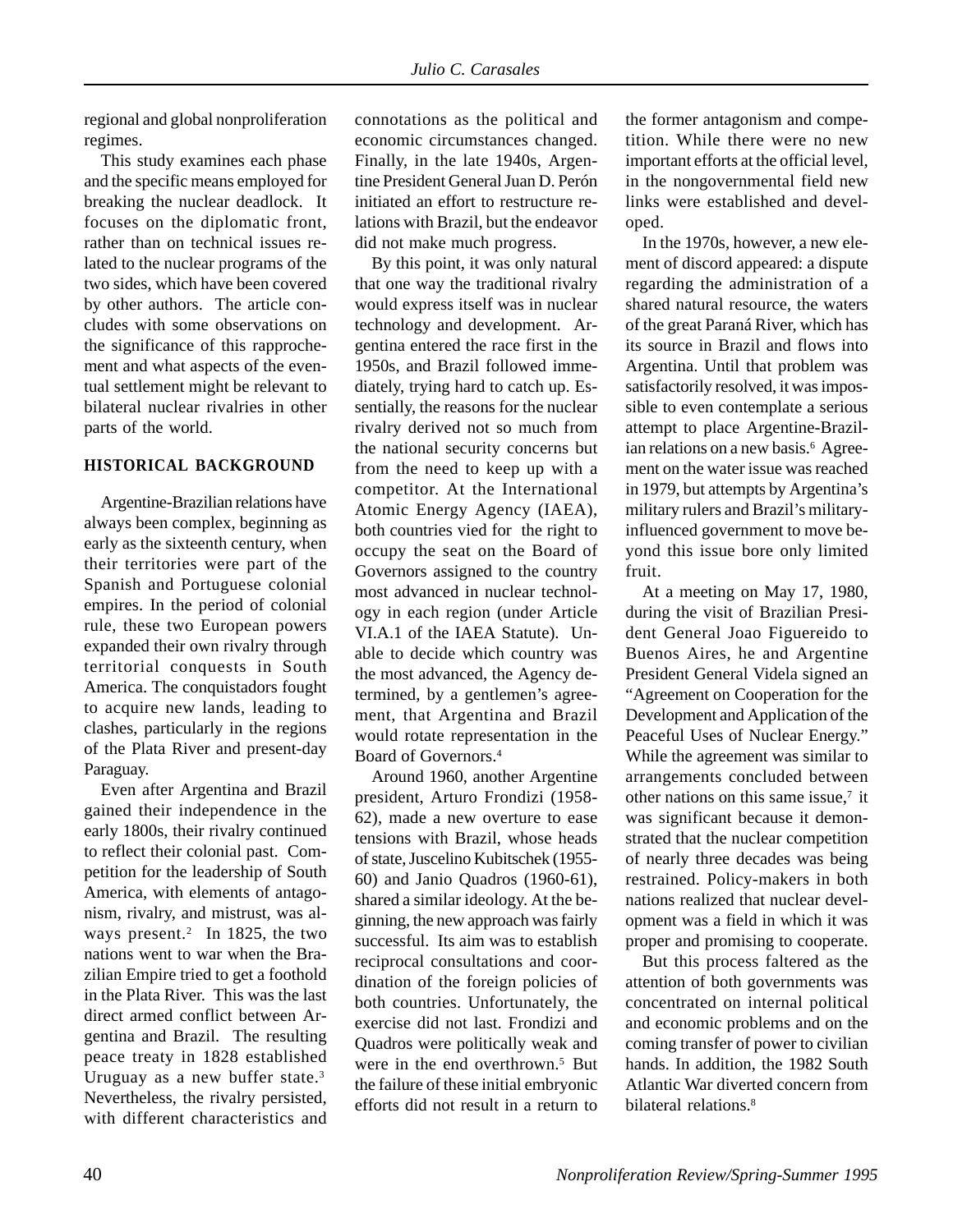## **THE BEGINNING OF THE NUCLEAR RAPPROCHEMENT (1985-89)**

The political climate to undertake the building of a new and vastly improved relationship between Argentina and Brazil became propitious when civilians assumed the leadership of the two nations: Presidents Raúl Alfonsín of Argentina (December 1983) and José Sarney of Brazil (March 1985). It must be emphasized that nuclear affairs were not envisaged as isolated from the broader context of Argentine-Brazilian relations in general. On the contrary, the political leadership of both countries began to view the nuclear issue as one important part of the whole process.

The two civilian presidents met in Foz de Iguazú in late November 1985 and initiated a process of economic integration and close political cooperation. Economic coordination accelerated with the signing on July 29, 1986, of an "Act for Argentine-Brazilian Integration," with additional protocols on nearly 30 different issues. The act established a so-called "Program for Integration and Economic Cooperation," defined a set of principles to guide the effort (among them the progressive harmonization of economic policies), and created an executive committee. The members of this committee included the ministers of foreign affairs and economy of both countries, who were given the task of supervising the performance of the program and of proposing new actions.

Two years later, a comprehensive bilateral Treaty on Integration, Cooperation, and Development was concluded on November 29, 1988. This was considered a significant milestone because of the sweeping character of the treaty and the fact that it was ratified by the Argentine Congress with the support of all political parties. This support suggested that the rapprochement with Brazil enjoyed wide approval, unthinkable 10 years earlier.<sup>9</sup>

Another bilateral process that dealt specifically with nuclear issues was going on simultaneously. It was an integral but distinct part of the whole new Argentine-Brazilian relationship.

At the November 1985 Foz de Iguazú presidential meeting mentioned above, a "Joint Declaration on Nuclear Policy" was issued that stressed the exclusively peaceful purposes of the nuclear programs of both countries and the intent to cooperate very closely in this area. The declaration also established "a joint working group under the responsibility of the Argentine and Brazilian Foreign Ministries, with the participation of the respective nuclear commissions and enterprises to study and propose concrete measures to implement the declared bilateral nuclear policy. The group became a permanent committee in 1988. The fact that the working group was put under the authority of the ministries of foreign affairs, the governmental departments most convinced of the need to advance rapidly and forcefully toward the proclaimed goals, has been a significant factor contributing to the success of the bilateral nuclear nonproliferation effort.

These broad bilateral agreements were supplemented by several technical protocols. Protocol No. 11 on "Immediate Information and Reciprocal Assistance in Case of Nuclear Accident and Radiological Emergencies" was signed prior to the signing of similar IAEA conventions. Protocol No. 17 on "Nuclear Cooperation," signed in December 1986, defined several areas for mutual cooperation and development, including high density fuels for research reactors, detectors, electronics, and nuclear instrumentation. Three years later in an annex to Protocol No. 17, the foreign ministers of both countries concluded an agreement "to promote complementary industrial activities in the nuclear sector."

These bilateral agreements have to be seen in the context of the broader process of economic integration being pursued during that period.

In the years following 1985, substantial progress on nuclear cooperation proceeded on the commercial and technical level, with the establishment of closer trade links between nuclear enterprises, and on the official level as a result of the work of the permanent committee (the former joint working group) and of increasingly frequent head of state visits.

Presidents Alfonsín and Sarney met four times between December 1986 and November 1988. Accompanied by political and technical advisors, they visited sensitive unsafeguarded nuclear installations. Following each visit, a specific declaration on common nuclear policy was signed.

Usually presidential visits tend to be seen as just social gestures, expressing a political good will between two nations. In this case, the high-level visits to sensitive nuclear establishments, like the Argentine enrichment plant at Pilcaniyeu and the Brazilian enrichment plant at Iperó, acted as confidence-building measures. Well before announcing publicly the success of the uranium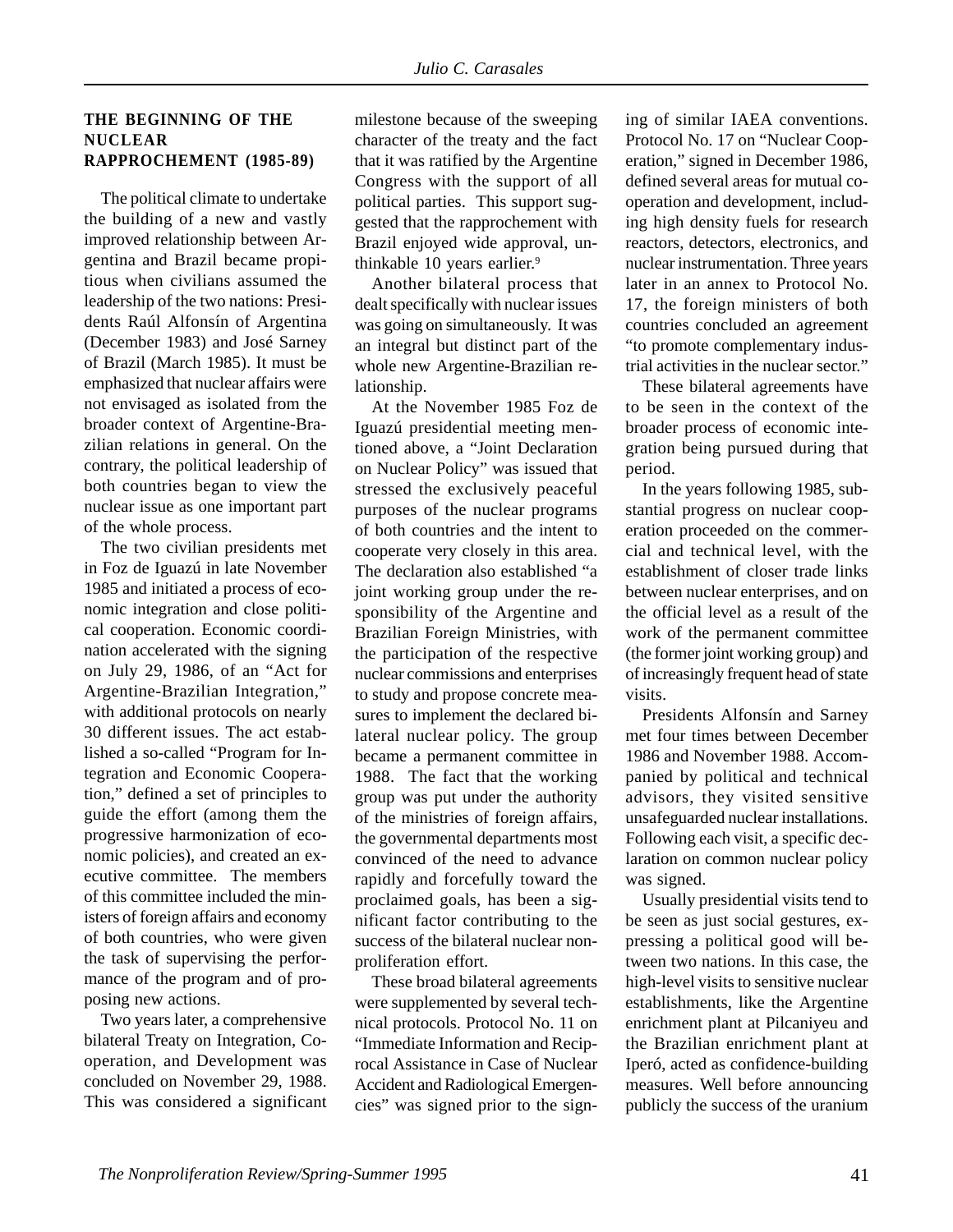enrichment process, the government of each country communicated the accomplishment to the other; this also served as a source of confidence-building.

The end of the terms of Presidents Alfonsín (1989) and Sarney (1990) concluded what could be considered the first phase of the new Argentine-Brazilian nuclear relationship.

This phase was mainly, if not exclusively, of a bilateral character, concerned only with putting nuclear relations between the two nations on a new basis. The purpose was to inspire mutual confidence and trust and not, at that stage, to address international worries and uncertainties. Moreover, mutual confidence was established by a combination of visits, exchanges of technicians and students, commercial relations, complementary activities of nuclear industries, and similar actions, but not—it must be stressed—by a system of mutual nuclear controls and safeguards.

Until 1989, the words "inspection," "control," and "safeguarding" were not incorporated in any of the documents signed by Argentina and Brazil. However, "trustworthiness" and "confidence" were mentioned repeatedly.

Foreign observers were inclined to view Argentine-Brazilian nuclear cooperation as a means of distracting international suspicions from the ultimately non-peaceful intentions of the nuclear programs of both countries.10 Instead, the actual goal for Argentina and Brazil was to protect their *individual* security and promote *reciprocal* trust. International security might follow as a natural and desirable corollary, but it was not the determining factor, nor was it ever publicly stated as one of the elements that influenced the rapprochement.<sup>11</sup>

However, analysis of the bilateral experience soon showed that international concerns had not been dispelled. By 1990, it was clear to both Argentine and Brazilian policy-makers that, notwithstanding the value of the bilateral effort, the international community would not be satisfied without some form of concrete verification system integrated into the global nonproliferation regime. It seemed necessary to take the process beyond a purely bilateral nonbinding arrangement and to consider the possibility of concluding legallybinding agreements for mutual inspection and control, and of accepting international verification of the entire nuclear programs of both countries.

This new phase of the process was carried out by the new heads-ofstate of Argentina and Brazil, Presidents Carlos Menem and Fernando Collor.

### **THE NEW NUCLEAR RELATIONSHIP (1990-95)**

Presidents Alfonsín and Sarney were so personally connected with the evolving nuclear relationship that when both leaders finished their terms almost simultaneously, many observers asked whether the process would continue upon their retirements. Fortunately, the new headsof-state not only kept the effort going but intensified it, soon showing that the new vision had solid roots and was not based on the political will of a few individuals.

President Carlos Menem, who took office in July 1989, made his first visit of state to Brazil in August. He declared his firm support for nuclear cooperation in the discussions that he held with thenPresident Sarney. The new Brazilian President Fernando Collor de Mello had the same sentiments and expressed them when he visited Menem in July 1990.

On November 28, 1990, the two heads of state met again in the town of Foz de Iguazú and issued another significant "Joint Declaration on Nuclear Policy." They decided to take the following actions: a) to establish a Common System of Accounting and Control (SCCC) which would apply to all nuclear activities of both countries, and to create a bilateral unit, the Brazilian-Argentine Agency for Accounting and Control of Nuclear Materials (ABACC), to control its application; b) to start negotiations with the IAEA with a view to reaching a joint safeguards agreement on the basis of the SCCC; and c) after signing the safeguards agreement, to adopt the measures necessary for the full entry into force of the Treaty for the Prohibition of Nuclear Weapons in Latin America (Treaty of Tlatelolco), including actions aimed at *updating and improving* its text.12

During a meeting of all Latin American states plus Spain and Portugal held in Guadalajara, Mexico, on July 18, 1991, Argentina and Brazil concluded a bilateral treaty incorporating all the nuclear commitments already made, and adopting important additional measures. The treaty, called the "Agreement for the Exclusively Peaceful Use of Nuclear Energy" (also known as the Guadalajara Treaty), was later ratified by the parliaments of both countries. $13$ 

Article 1 of the treaty pledges both parties "to use the nuclear material and facilities under their jurisdiction or control exclusively for peaceful purposes." The testing,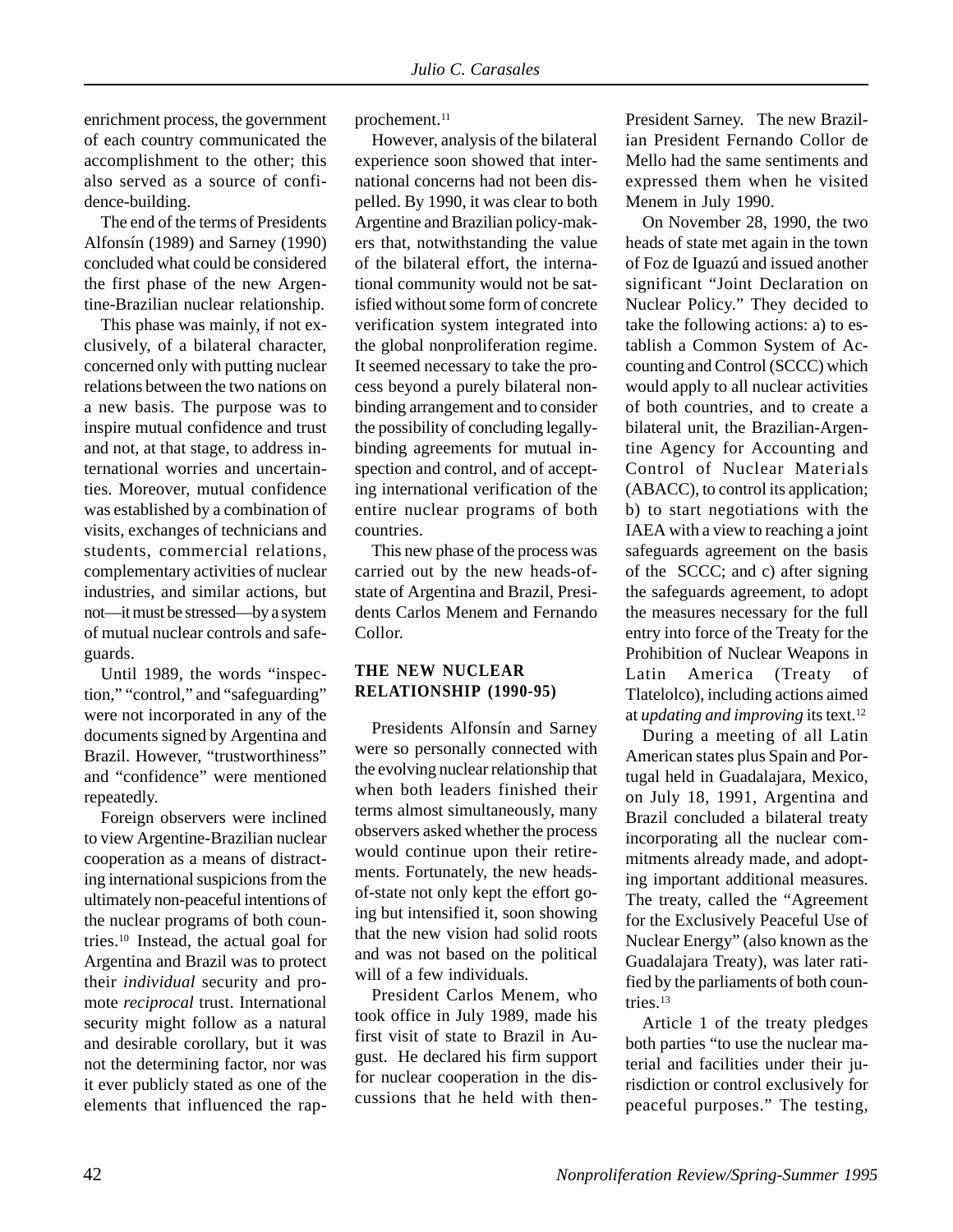manufacture, acquisition, possession, and deployment of nuclear weapons are expressly prohibited. In addition, peaceful nuclear explosions—in which Argentina and Brazil were always strongly interested and which, according to their interpretation, were permitted under the Tlatelolco Treaty—are renounced. The treaty states "that at present no technical distinction can be made between nuclear explosive devices for peaceful purposes and those for military purposes." Finally, the treaty formally establishes the SCCC and ABACC, the bilateral monitoring agency provided for in the Foz de Iguazú Joint Declaration of six months before.

While the Guadalajara Treaty was being negotiated, Argentina and Brazil initiated discussions first between themselves and later with the IAEA in order to reach a full-scope safeguards agreement. The matter was complex and difficult, because fullscope IAEA safeguards previously had been opposed by Argentina and Brazil, and because four parties were involved: both nations, the IAEA, and ABACC. An additional complicating factor was the unspoken understanding that the resulting agreement with the IAEA would incorporate obligations virtually identical to those mandated by the Non-Proliferation Treaty (NPT); Argentina and Brazil strongly opposed the NPT. Despite these difficulties, the Quadripartite Agreement was concluded, approved by the Board of Governors of the IAEA, and signed in Vienna on December 13, 1991, in the presence of Presidents Menem and Collor. Only six months had lapsed since the signing of the Guadalajara Treaty. The Quadripartite Agreement has also been ratified by the parliaments of both countries.<sup>14</sup>

A third step envisaged in Foz de Iguazú was the full accession of both nations to the Treaty of Tlatelolco. While the treaty had been signed and ratified by the majority of the Latin American states, its effectiveness was incomplete. Approximately half of the territory and population of the region remained outside of the treaty because four important countries were not parties: Argentina, Brazil, Chile, and Cuba. Brazil and Chile previously had signed and ratified the treaty, but without waiving the conditions required for the treaty to enter into force for their territories. Argentina had signed but not ratified, and Cuba had taken no action on the treaty.

Argentina and Brazil were joined by Chile in discussing and proposing a series of amendments designed to *update* and *improve*—to use the words of the Foz de Iguazú Joint Declaration—the text of Tlatelolco, but not to alter its substantive clauses. The suggested changes dealt mainly with the control procedures, which were viewed as too intrusive and detrimental to the preservation of commercial and technical secrets. Moreover, the three nations objected to the treaty's procedures for special inspections, an element of the agreement that had never been implemented. It was believed that the organization charged with ensuring compliance with the Tlatelolco Treaty—the Agency for the Prohibition of Nuclear Weapons in Latin America (OPANAL)—lacked the technical means and personnel to carry out such inspections and that the IAEA was far more qualified to perform in this field.

The changes favored by the three countries were negotiated with Mexico, Tlatelolco's depository government. Mexico held consultations with the other parties, and an amendment conference took place in Mexico City on August 26, 1992. The modifications proposed by Argentina, Brazil, Chile, and Mexico were unanimously approved, and the three nations pledged to undertake the activities required to permit the treaty to enter into force.

Argentina ratified the Tlatelolco Treaty and its amendments on January 18, 1994. Chile ratified the amendments also on January 18, 1990, and Brazil followed on May 30. The three countries also waived the requirements of Article 28 of the treaty, $15$  and so the treaty is now in force for them. For the treaty to become fully operative among states of concern, it only needs the ratification of Cuba, which recently signed the treaty.<sup>16</sup> The complete implementation of the Treaty of Tlatelolco will be another beneficial consequence of the Argentine-Brazilian nuclear rapprochement.

The development of the relationship between Argentina and Brazil in the nuclear field, begun somewhat tentatively in 1980, was rejuvenated in the mid-1980s with the election of civilian presidents, and has moved beyond the expectations of its most optimistic supporters. Declarations of good intentions have been converted into formal treaties that embody obligations designed to provide reassurance about the exclusively peaceful nature of the nuclear activities of the two countries. The closeness of the relationship is demonstrated by the frequent use of one representative who speaks for both states in disarmament and nuclear fora, such as the Geneva Conference on Disarmament and the First Committee of the U.N. General Assembly. Moreover, in some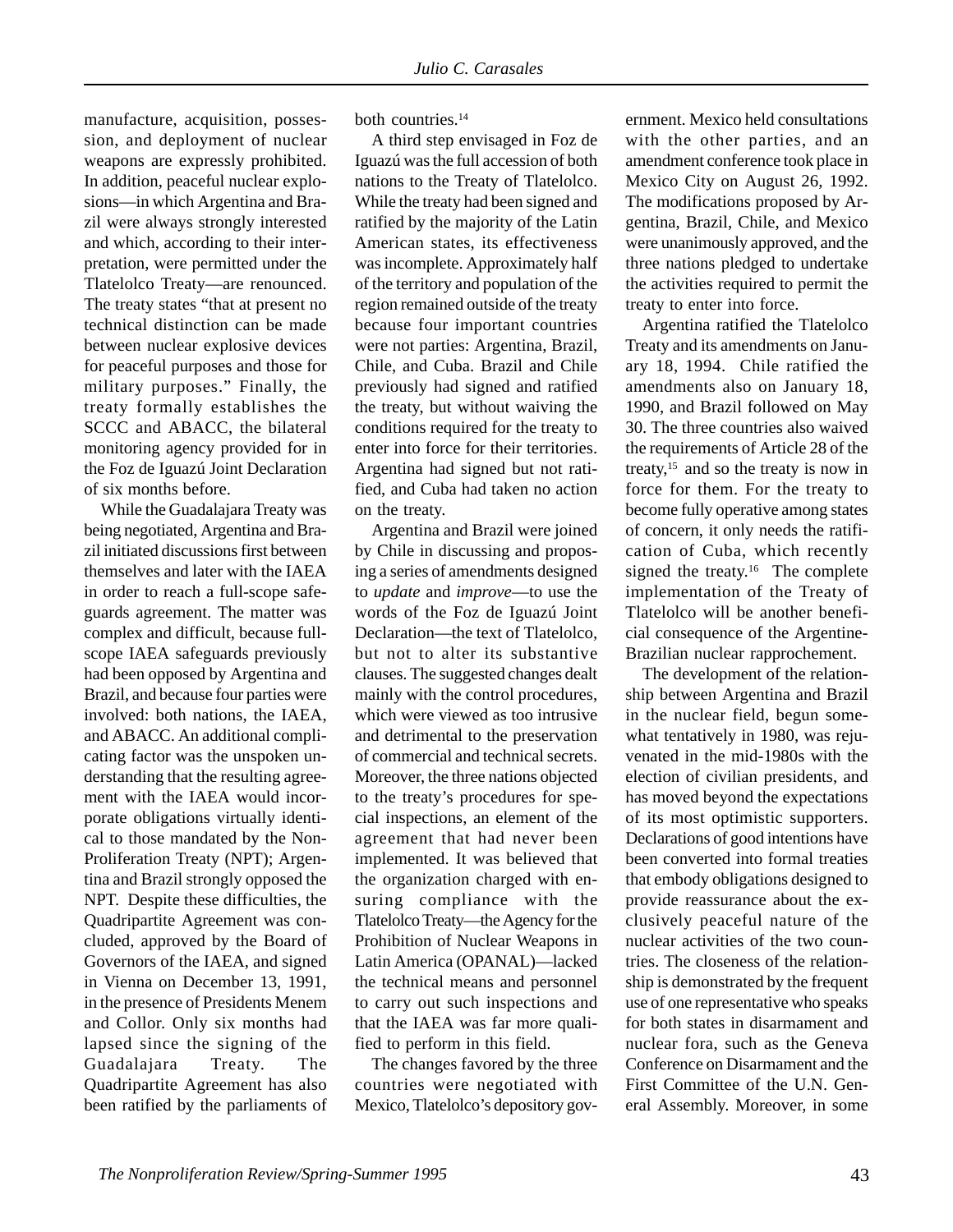technical meetings of the IAEA, one individual has represented the two countries.

#### **THE PRESENT SITUATION**

On November 2-3, 1994, President-elect of Brazil Fernando Cardoso, who assumed power in January 1995, made his first visit to Argentina. In a press conference, he mentioned some areas where his views corresponded with those of Menem; he included "the nonproliferation of weapons-of-mass-destruction."<sup>17</sup> Statements of this kind bode well for the future.

The latest development is the ratification of the NPT by Argentina. Taking into account the 25 years of energetic opposition, passage in Congress was surprisingly rapid and easy. Argentina approved the NPT on December 23, 1994, with only token resistance by the Radical Party, and the instrument of accession was deposited in Washington on February 10, 1995. It seems that the nationalistic sentiments of the past have been put aside definitively, and that there is strong support for the international nonproliferation regime.

The situation is different in Brazil. In Brazil arguments similar to those made in Argentina against the successive nonproliferation agreements have been made in a much more forceful way. In contrast to Argentina, there was an active Brazilian lobby that opposed the fourparty IAEA safeguards agreement and the Tlatelolco Treaty. Brazil took a much longer time to approve the agreements than Argentina did. There is no doubt that Brazilian authorities continue to have the same commitment to nonproliferation policy, but the broad support that such a policy enjoys in Argentina does not seem to be as strong in Brazil. In general, during the development of this extraordinary process, Argentina was often the leader and Brazil the follower, even while sharing the same objectives.

At present, Brazil is not considering ratification of the NPT.18 Brazil believes that the nonproliferation agreements already accepted are more than enough to prove its credentials and that further agreements are totally unnecessary. The obligations that Argentina and Brazil already have are in fact greater than the ones embodied in the NPT. Curiously, Argentina has reached the opposite conclusion. Argentina thought that if it had already accepted the commitments, why not accede to the NPT?

Except for Brazil's attitude regarding the NPT, it seems that there is not much more to be done in the nuclear political and legal fields. There is a general appreciation in both countries that for now the principal objective should be to consolidate the bilateral arrangements and the IAEA safeguards agreement. The two nations will continue coordination of their nuclear policies and will become more integrated into the international nonproliferation regime.

At the same time, as perhaps it should be expected, there are areas where nuclear cooperation may not be as successful as was hoped. For example, despite the conclusion of relevant protocols and the creation of the Committee of Argentine and Brazilian Businessmen in the Nuclear Area (CEABAN), integration and cooperation of the two private nuclear industries have not proceeded as expected. The nuclear programs of both countries are in stagnation, and private nuclear in-

dustries are reluctant to embark upon new ventures. Argentina has no plans to develop a nuclear-propelled submarine, and Brazil is pursuing the endeavor at a very slow pace.

An eloquent symbol of the present situation is the decision of the Argentine government to dismantle the powerful National Atomic Energy Commission (CNEA), the body responsible for the nation's spectacular nuclear development. The powergenerating plants are to be transferred to private hands, and a much reduced institution will remain to conduct research and produce medical and agricultural products. The move has met with some strong resistance but is well received in other circles, where the Commission has always been considered a white elephant.

A realistic appraisal of the present state of nuclear affairs in the two nations reveals that: 1) extraordinary accomplishments already have been achieved and have been generally welcomed; 2) there is no danger that the process will be reversed or undermined; 3) the time has come to consolidate the bilateral arrangements; 4) the nuclear control agency ABACC is performing in a satisfactory manner; 5) new substantial agreements are not to be expected; and 6) some policy divergence is possible, as in the case of the NPT, although there are reasons to predict that in the long run Brazil will also join that treaty. This is an optimistic, but I think realistic, assessment of the state of the present Argentine-Brazilian relationship.

# **CONCLUSION AND LESSONS**

What general points might be drawn from this history for applica-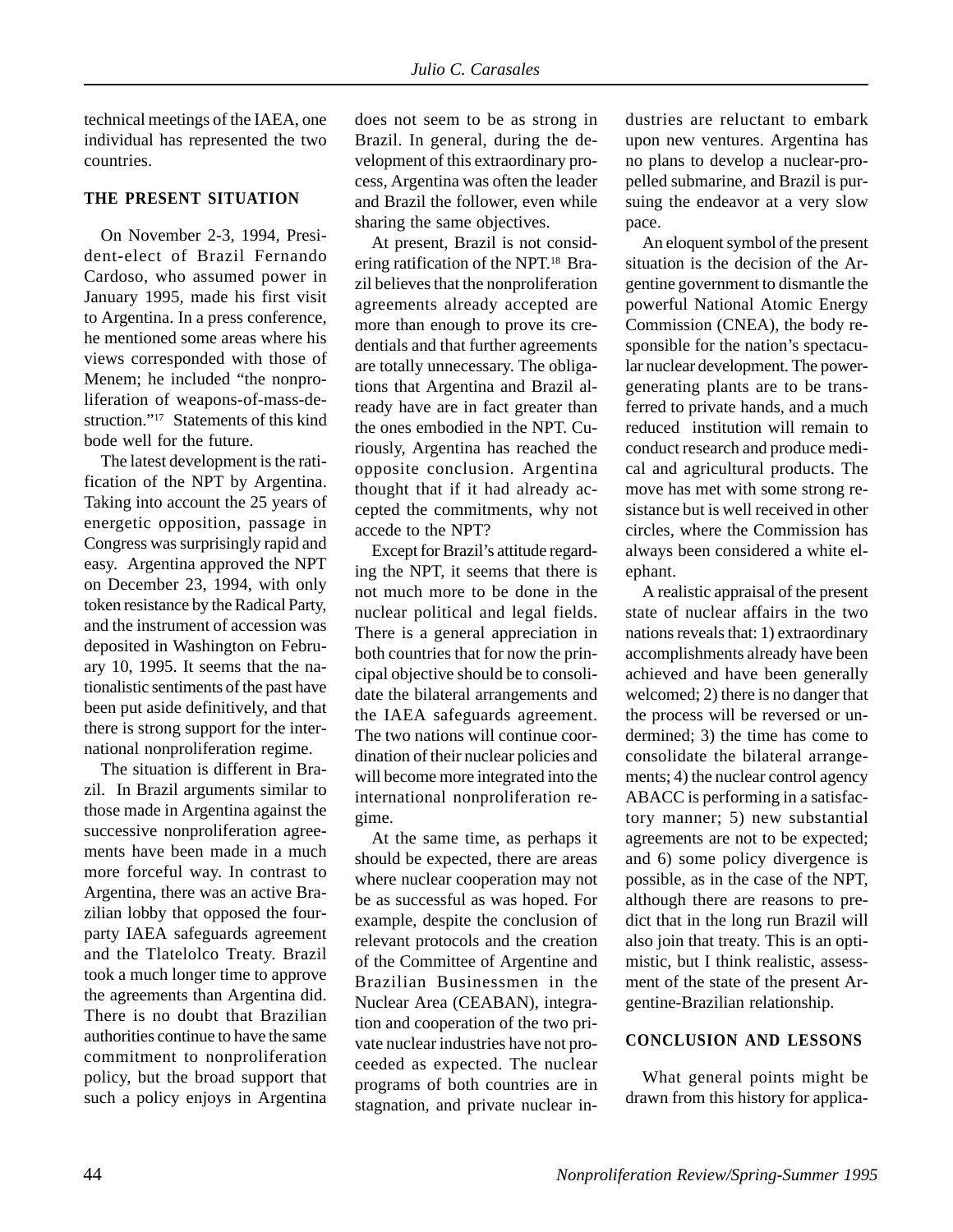tion to other regions? To begin with, we must examine the reasons for the dramatic changes in policy in Argentina and Brazil.

It must be remembered that the states' progress in nuclear affairs was not an isolated phenomenon but part of a broader process that encompassed a whole range of foreign policy issues. In nuclear affairs, in fact, the two rivals shared several features. Both nations had devoted significant resources to developing a considerable nuclear industry and autonomous control over the full nuclear fuel cycle. Both had developed uranium enrichment capability, the ultimate symbol of nuclear independence. But neither Argentina nor Brazil had ever started a nuclear weapon program. The reasons may have been related to their location, far from the main conflict regions of the world, as well as their lack of immediate military disputes. Since the civilian nuclear development of the two countries had advanced to a roughly similar level, the time was ripe to try to make progress in a coordinated and cooperative way, rather than in a competitive one.

In addition, the general international nuclear policies of Argentina and Brazil were broadly the same. Both refused to join the NPT. They resented what they perceived as a discriminatory and unfair treaty that legitimized nuclear weapons in the hands of a few and imposed on the others a rigorous international control system tailored by the nuclear weapons states, themselves exempted from any restrictions. Neither was a party to the Treaty of Tlatelolco, not because they objected to its purpose and main obligations, but because they considered some of its control clauses inadequate and even prejudicial to their interests. As

the most developed nuclear countries of the region, they were the primary aim of its control system. Both were opposed to full-scope safeguards by the IAEA, however, as required by the NPT. Nevertheless, they had been willing to accept international safeguards on nuclear facilities built or developed with foreign assistance. Common positions and points of view were a sound basis on which to build cooperation and mutual trust.

In the economic realm, the allocation of resources to nuclear activities became increasingly difficult as their economies deteriorated. Moreover, the somewhat generous financial support that the nuclear industry had received became the object of frequent questioning and criticism, but often new expenses were justified by the need to "keep up" with a neighbor.

The advent of civilian governments in both countries could not have been more propitious. Decisions in the nuclear area, always delicate, certainly were easier to make when the influence of military thinking was less prominent. In the case of Argentina, the Radical Party in power had a negative attitude towards nuclear development. In its view, nuclear power presented many risks and was not really necessary in Argentina. Also, it believed that the CNEA had been given privileged treatment by the preceding governments, to the detriment of other more deserving national priorities. Consequently, under the Radical government, the resources allotted to the CNEA were substantially diminished and the nuclear program was considerably slowed, and, in some areas, stopped.<sup>19</sup> Given these circumstances, cessation of the competition with Brazil was

certainly beneficial.

In tandem with civilian leadership, the decreased role of the military in the two nations also helped. Specifically, in Argentina, the military failed to effectively administer the country, and the defeat in the South Atlantic War of 1982 reduced its prestige to an all-time low. In both countries, the civilian governments had more authority over the military. Thus, they were able to take actions related to national security that would normally have been resisted or criticized by the armed forces. This does not mean that the militaries were interested in developing a nuclear weapon program; however, on matters of national security, their views rarely coincided with those of the civilians.<sup>20</sup> It must be recognized that assurances that a potential rival would not develop a nuclear weapon were of tremendous importance for the national security of both countries.

Presidential leadership was a critical factor, along with the active participation of key advisers and decisionmakers, in breaking with long-standing policies and starting on a new road. The heads of state were ultimately responsible for the many decisions, but the activities and determination of the foreign ministries were fundamental to the success of the whole enterprise. The activist role of the foreign ministries can be explained, at least in part, by their increasing awareness of the international costs, both political and technical, of an absolutely independent nuclear program and the rejection of any form of outside control. In that context, the creation of even a bilateral situation of mutual nuclear trust would nevertheless provide additional benefit from the global point of view.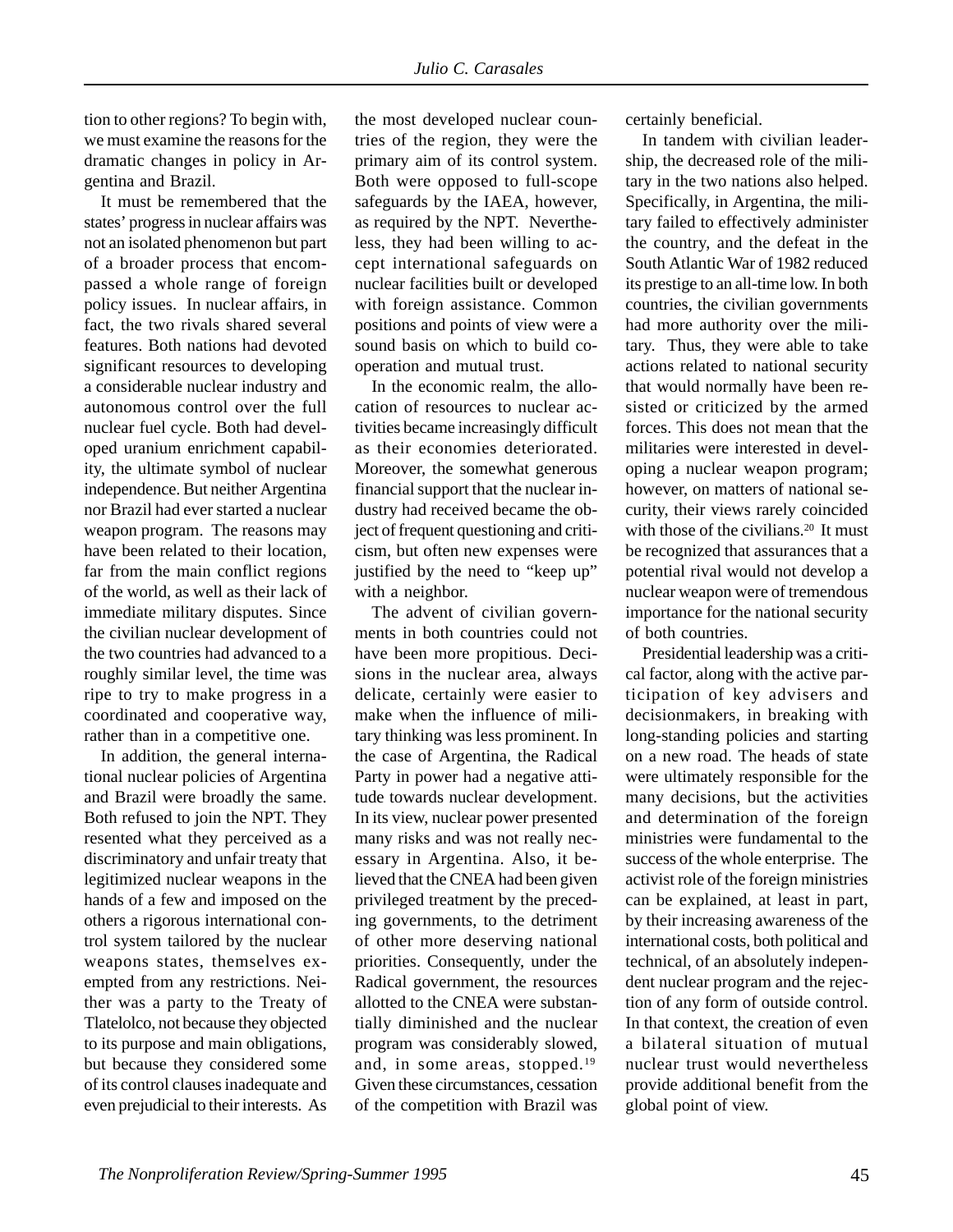The new presidents of Argentina and Brazil, Menem and Collor, were not only receptive to the new ideas but were active in putting them into practice. In particular, the contribution of Menem must be emphasized, because he introduced a substantial change in Argentina's foreign policy. After a century of coolness, if not confrontation, in relations with the United States, the Argentine government decided to align itself closely with the United States.

Because strengthening of the international nuclear nonproliferation regime is one of the pillars of American foreign policy, it is not surprising that Menem easily approved and promoted policies that he knew would be received with utmost satisfaction by the United States. This does not mean that the intensification of the Argentine-Brazilian rapprochement, which developed since 1989, was due entirely to American pressure. However, it would be wrong to ignore the fact that some difficult steps were easier to take with the knowledge that they would be welcomed in Washington.

Undoubtedly, international pressure had something to do with the changes in the nuclear policies of Argentina and Brazil, but it was not a deciding factor. Both countries had to face export restrictions from the United States as a consequence of its 1980 Nuclear Non-Proliferation Act, but were able to surmount the difficulties, at some cost, by finding other suppliers or by developing the restricted elements locally.21 The possibility of using these alternative sources diminished with the decrease in funds available for nuclear projects and with the strengthening of the Nuclear Suppliers Group Guidelines. This factor suggests that the difficulty of obtaining foreign technology might have had some weight in the decisionmaking process, but there is no evidence that it was a major ingredient.

# **A Model for Other Regions?**

Policy-makers and experts have raised the question of whether the success of the Argentine-Brazilian exercise could serve as a model for other regions. While the idea is tempting, it should be explored with caution, since there are tremendous difficulties in fully transferring a successful process from one region to another.

North and South Korea (or Japan), India and Pakistan, the Middle East, and even Russia and Ukraine have been mentioned as areas in which the South American experience could be valuable. However, important differences must be mentioned. While Argentina and Brazil were competitors and rivals for the leadership of South America, they were not *enemies*. The only war between them took place in the mid-1820s, more than a century-and-ahalf ago. Since that time, their relations have alternated between cooperation and competition, but not a single shot has ever been fired. A bitter border dispute was solved by arbitration, not war. In 1985 the moment came when it was decided to put an end once and for all to the rivalry and mistrust that had pervaded bilateral relations for too long, especially by focusing on social and economic relations. That effort was comprehensive, encompassing a whole range of issues. The nuclear field was one highly sensitive part of a broad spectrum of cooperative actions, but it was not an isolated area worked upon singularly. Moreover, the aim was not simply an increase in mutual security.

One conclusion, therefore, with implications for other regions is that an attempt to foster mutual confidence-building measures based exclusively on the nuclear field will prove rather difficult. To expect reciprocal nuclear confidence when all, or almost all, other factors point to conflict and enmity seems highly improbable. At the same time, it is reasonable to hope that a gradual improvement in the security situation, resulting from modest progress in nuclear cooperation, could generate a better climate for cooperation in other areas.

In this sense, the Argentine-Brazilian experience does contribute a useful precedent. It demonstrates that a rapprochement between rivals in the sensitive nuclear area is possible. The nature of the bilateral agreements, including the ABACC machinery, and their relationship to the IAEA system deserve special attention.

There are also lessons that can be derived from the process involved. First and foremost, to be successful, an exercise of this kind must be based on a sincere purpose of reaching agreements that will end a nuclear race and establish a climate of mutual confidence. No moves in this field can have the slightest chance of success if they are taken with the ulterior motive of cheating the other party or gulling it into a false sense of security. As a first step, a country should open itself to the other party, on the understanding that this policy will be reciprocated. Each nation's nuclear activities, installations, and programs should be made transparent to the other. Information should flow fully and freely from one coun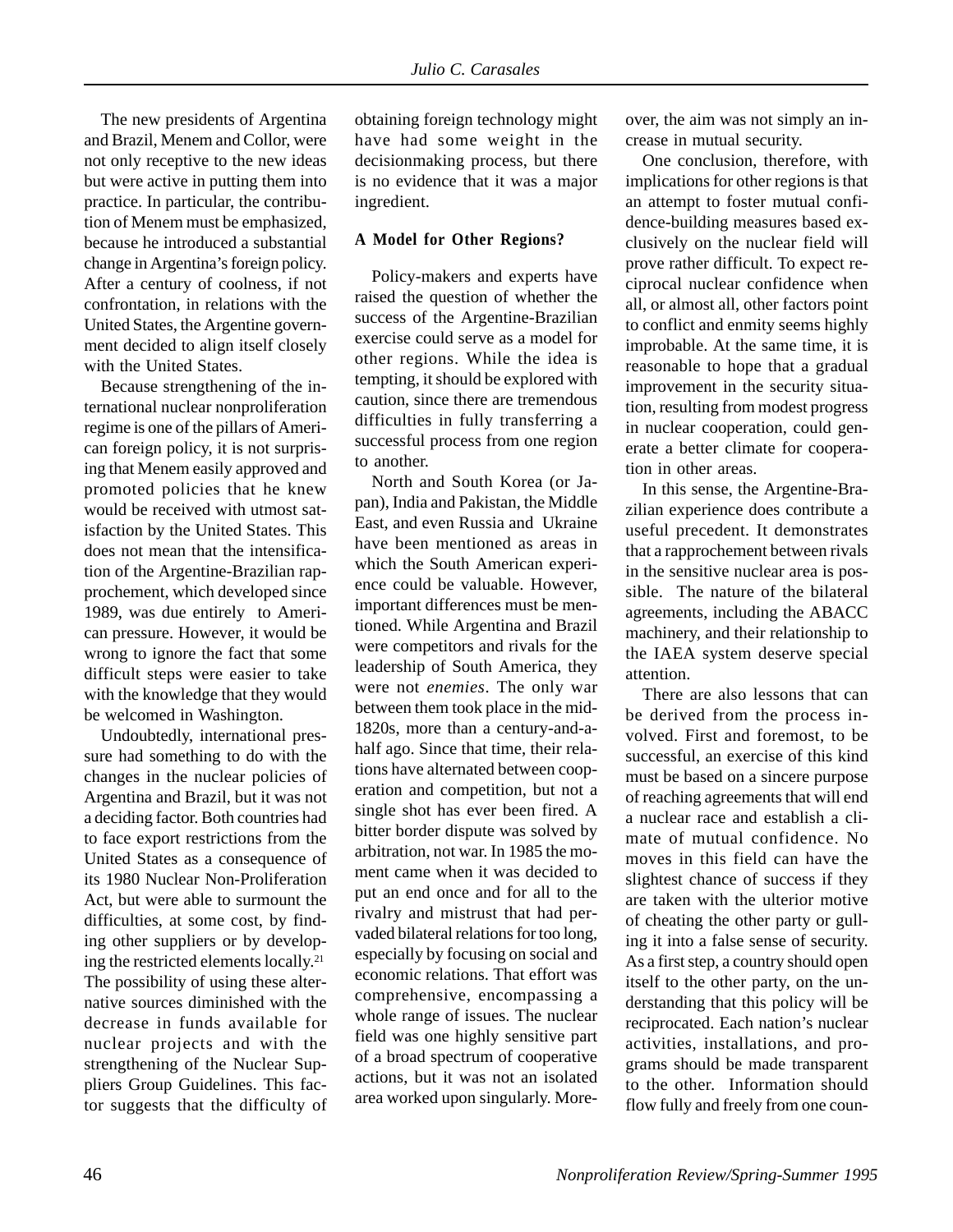try to the other, and political authorities and technical officials should be given the opportunity to visit (but not inspect) the nuclear facilities of the other. Such exchanges of qualified technicians, information, and students, should create and foster confidence in the truthfulness of the information reciprocally provided. Also, any weapons activity must be completely ended to the satisfaction of the other nation. If these actions encounter difficulties or if a country is reluctant to open particular installations, it is probable that the exercise will not succeed.

Of course, the climate of mutual trust thus attained is temporary; it will not last if additional measures do not follow to give it a permanent character. A country must be sure that the other is not carrying out dangerous activities and does not plan to do so in the future. Visits and exchanges of information are not enough. A system of control and verification becomes necessary. But while such controls are essential, they can also become a major stumbling block. It is always difficult to accept foreign inspections, and the reluctance is much greater if the inspectors come only from one other country, the former rival. For Argentina to accept inspections by Brazil or *vice versa* was too much. Experience shows that an international inspection team, or at least one composed of two countries, is much more acceptable. If the countries concerned wish to keep the whole matter under their own authority, they could—as Argentina and Brazil did—establish a two-nation body like ABACC, to monitor the compliance of a solemnly undertaken engagement to use nuclear energy exclusively for peaceful purposes. A twonation organization, with its own staff of inspectors, properly managed and performing its tasks efficiently and independently, should be enough to guarantee each party that the other is not diverting nuclear material to forbidden purposes or undertaking any form of warlike activities.

In the end, the main beneficiaries of such a bilateral process are the two countries directly concerned. Other neighbors and the international community at large might obtain a measure of reassurance. But because they have no way of verifying that the situation is exactly as it has been described by the agency or the interested states, some uncertainties will remain. The inspections and controls of the two-nation body could be superficial or unsatisfactory or, even worse, form a cover for collusion between the two parties against a third country.

Therefore, the history of the Argentine-Brazilian operation reveals that, while full confidence can be created between two countries, it cannot be established in the international community without monitoring and controls being carried out by an international body independent from the two parties. Argentina and Brazil, whatever their original intentions, felt compelled to have recourse not only to ABACC but to a multilateral agency, the IAEA. The four-party safeguards agreement took care of the particular aspects of the bilateral arrangements and ABACC, but the commitments included in it were the full-scope safeguards prevailing all over the world.

Each region has its own problems, difficulties, and even favorable elements. The road taken by Argentina and Brazil created a satisfactory state of affairs in South America, to the benefit of both nations, their neighbors, and the international community. Their experience may provide important lessons for other areas of the world.

<sup>1</sup> The author collaborated with Professors John Redick, from the University of Virginia, and Paulo Wrobel, from the Pontificia Universidade of Rio de Janeiro, in a joint project to study the Argentine-Brazilian nuclear arrangements, financed with a grant from the Rockefeller Foundation. Part of the present paper is derived from this common endeavor, and the author is very grateful for their help. Because he is a member of the Argentine Foreign Service, the author had the chance to hold lengthy talks with colleagues and friends who participated in the negotiation of the different bilateral documents. For that reason, this article is based more on the personal experiences and perceptions of the author than on published materials.

2 Isidoro Ruiz Moreno, *Historia de las relaciones exteriores argentinas* (Buenos Aires: Editorial Perrot, 1961), pp. 23-91.

<sup>3</sup> This period of Argentine-Brazilian history is well-documented in Carlos Alberto Silva, *La política internacional de la Nación Argentina.* (Buenos Aires: Ministerio del Interior, 1946), pp. 94-104.

4 P. Szasz, *The Law and Practice of the IAEA* (Vienna: IAEA Legal Series Number 7), pp. 144- 145.

5 Juan Archibaldo Lanus, *De Chapultepec al Beagle-política exterior Argentina 1945-1980* (Buenos Aires: Emecé Editores, 1983), pp. 285- 296.

6  *Ibid.*, pp. 302-312.

7 Argentina has signed approximately 20 agreements on nuclear cooperation, including agreements with Peru, Cuba, Canada, Italy, France, Romania, Colombia, and other countries.

8 Wayne A. Selcher, "Brazilian-Argentine Relations in the 1980s: From Wary Rivalry to Friendly Competition," *Journal of Interamerican Studies and World Affairs* 27 (Summer 1985), p. 46.

9 The bilateral process was expanded to a subregional effort with the signing of a treaty on March 26, 1991, to establish a common market among Argentina, Brazil, Paraguay, and Uruguay by December 31, 1994. To the surprise of many, the target date was achieved. At the present time, negotiations continue on associating Chile to the Common Market or MERCOSUR, as it is called. 10 This view prevailed among the non-Latin American participants in a seminar organized by the Nuclear Control Institute of Washington D.C., held in Montevideo, Uruguay, on October 11- 13, 1989. It was attended mainly by Argentine, Brazilian, and American experts and constituted an adequate survey of the principal issues raised in relation to what the author now calls "the first